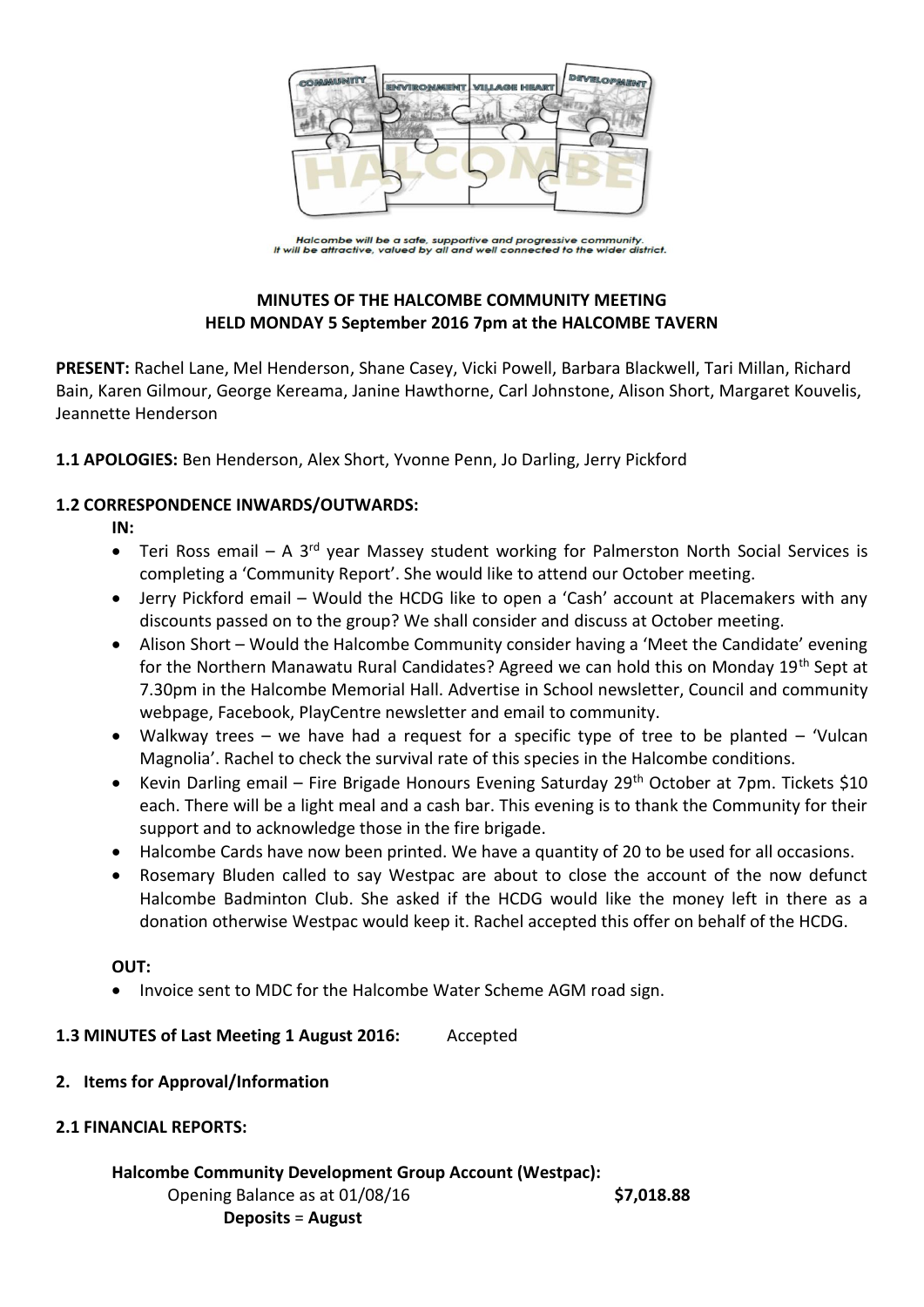| Credit                                                                                                             | 0.56                  |
|--------------------------------------------------------------------------------------------------------------------|-----------------------|
| Trees                                                                                                              | 300.00                |
| Halcombe Badminton Cub donation                                                                                    | 607.33                |
| <b>MDC</b>                                                                                                         | 184.00                |
| <b>Expenses = August</b>                                                                                           |                       |
| Pohutikawa Trees                                                                                                   | 220.80                |
| Closing Balance as at 25/08/16                                                                                     | \$7,889.94            |
| <b>Hall/Sports Ground Account:</b><br>Opening Balance as at 25/06/16<br>Deposits = June & July<br><b>Hall Hire</b> | \$14,576.95<br>640.00 |
|                                                                                                                    |                       |
| Expenses = $June/July$                                                                                             |                       |
| <b>Genesis Energy</b>                                                                                              | 44.45                 |
| Tim McColl -Soil for gardens                                                                                       | 75.00                 |
| Mitre 10 - buckets & Cleaning supplies                                                                             | 219.19                |
| Genesis Energy                                                                                                     | 62.17                 |
| Closing Balance as at 11/08/16                                                                                     | \$14,816.14           |
|                                                                                                                    |                       |

# **2.2 COUNCIL REPORT: CEO of MDC – Richard Templer**

- The Ministry of Arts, Culture and Heritage are once again offering funding for Waitangi Day, which we can apply for. To be discussed at Oct meeting.
- Halcombe CBD upgrade Fence can be started now as this is in the budget for 2016-2017. Phase II upgrade of cenotaph and planting is in 2017-2018. Council will need drawings and HCDG may need to resubmit for the upgrade. Council believe the upgrade to be in the region of \$20,000. The \$8,000 allocated for this project is to cover the likes of a concept design. The remainder will need to be applied for via the LTP process and the Halcombe Community Trust. Plans are required for quantitative estimates, roading engineers and to give a firm idea of the Health & Safety issues (clearance height & width for trucks and for residents etc). Next step is for us to submit a brief to Janine Hawthorn regardless of costs detailing:
	- Concept drawings and costings
	- Consultation with Community when?
	- Quotes how many?
	- Submit to council when?
- Willoughby road markings have been completed.
- Tokorangi road bumps in the road have been have been ironed out.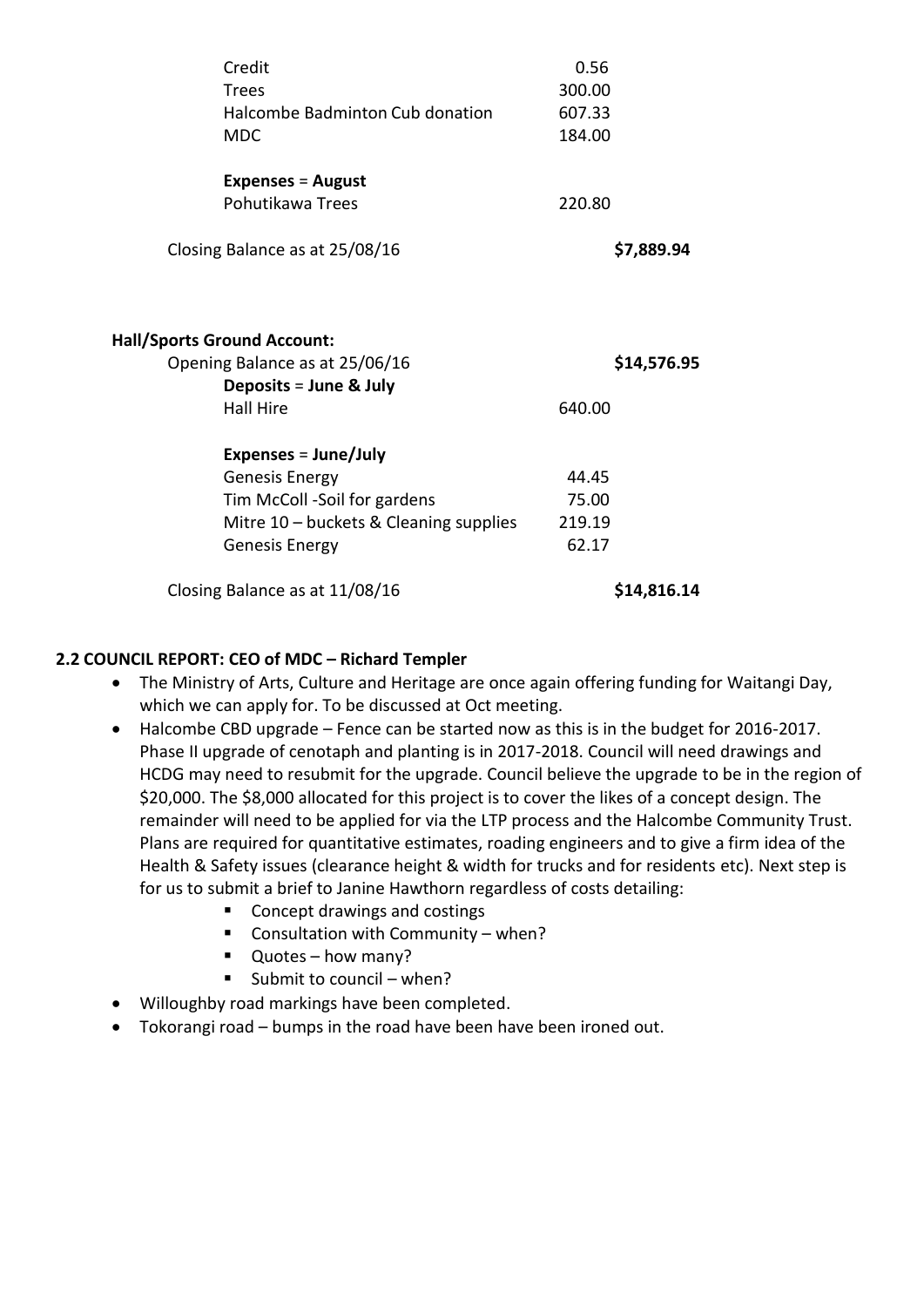## **3. Other Business**



### **3.1 Community**

### **Calendar for 2016:**

- Fire Brigade Honours dinner 29 Oct
- Christmas Carols Dec 2016
- Waitangi Day Feb 2017
- Thank you to all those that attended the Mt. Biggs Country Hoe Down it was a great night.
- Awaiting quote for the ITM signs.
- Fire Brigade 'Honours Night' Saturday 29<sup>th</sup> October 7pm tickets \$10 per person. The HCDG will lend a hand for the supper.
- Waitangi Day 2017 Discuss at October meeting.

| <b>Action Summary</b>                                             | Person responsible     | <b>Minutes</b>   |
|-------------------------------------------------------------------|------------------------|------------------|
|                                                                   |                        | date             |
| <b>COMMUNITY</b>                                                  |                        |                  |
| Halcombe community Civil Defence strategy: still                  | Sue                    | Feb 2014         |
| progressing                                                       |                        |                  |
| <b>Soldier History: WWII</b>                                      | Richard + Jeannette    | May 2014         |
| Picture from Vicki: We need to decide where to put this.          | Mel / All              | <b>July 2014</b> |
| <b>Community Calendar:</b> Dates need to be loaded into it $+$ it | All to feed-in dates + | Aug 2014         |
| published on the website.                                         | Rachel to load         |                  |



#### **3.2 Environment**

#### **Walkway**

- In the second round of fund raising via Trees and Metres, we have received a further \$800 from Donate-a-Metre and \$1,600 from Leave-a-Legacy.
- Thank you to all who attend the working bee and thank you to Barbara for an awesome lunch/afternoon tea!
- Higgins have reviewed the Levin Street drains.
- Recreational Services are doing a wonderful job! They have been spraying & gardening and have put soap dispensers in the toilets. N.B. Include Rec. Services when planting required (contact Barb @ Rec Services).

### **Domain Fence**

Materials have been purchased – Jeff to do.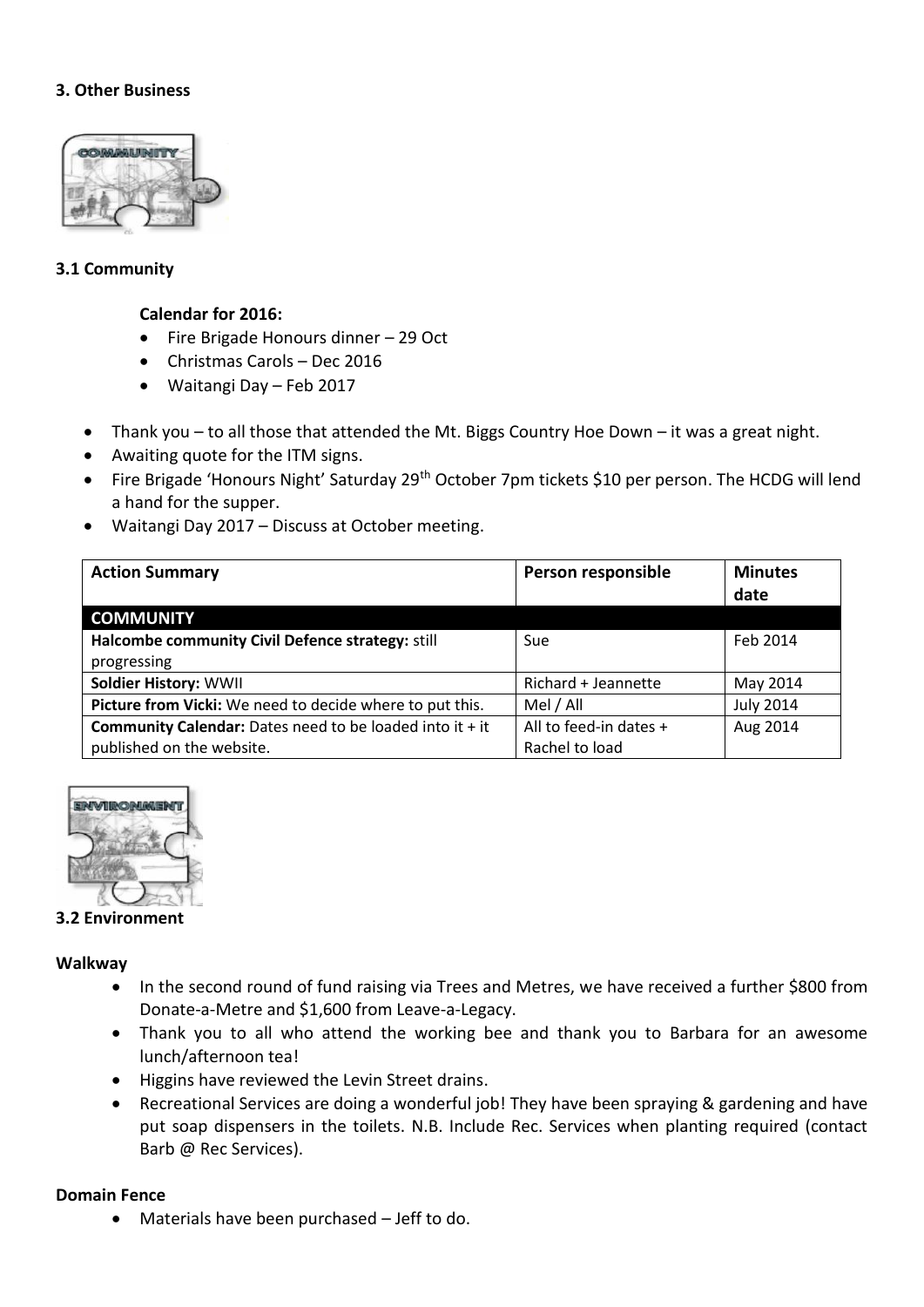# **Health & Safety**

- Update needed from MDC on the 7 transaction requests submitted by Rachel in June. Some were mentioned by Richard Templar and we have had a response from Rachel Carr re: some requests needing to be included in the "\$55,000 Hall budget" – **Please can we have clarification on which ones they are?**
- Health & Safety Kit complete (apart from special respirators for Richie & Paul + 'Spraying in progress' sign)

| <b>Action Summary</b>                                    | Person responsible    | <b>Minutes</b><br>date |
|----------------------------------------------------------|-----------------------|------------------------|
| <b>ENVIRONMENT</b>                                       |                       |                        |
| Thank you plaque: Rachel to organise a plaque for RAL to | Rachel                | Sept 2014              |
| go on their "sponsorship wall". - Needs to be put up     |                       |                        |
| Remove last few BMX mounds.                              | Richard / Paul Hughes |                        |
| Balance of the Health & Safety equipment to be purchased | Rachel                | June 2016              |



### **3.3 Village Heart**

### **CBD – Phase II**

See earlier 'Council Report' for discuss

### **Hall and Sports ground**

- The dancers that use the hall have sent us some photos.
- Harriers will use the hall in Sept.
- August was a very busy month for the hall.
- 'Meet the Candidate' evening Monday  $19<sup>th</sup>$  Sept at 7.30pm hall booked
- Zip has been fixed. We have not seen an invoice suspect this has been sent to MDC??
- Guttering still requires attention Rachel Lane to check Rachel Carr.

| <b>Action Summary</b>                                      | Person responsible        | <b>Minutes</b><br>date |
|------------------------------------------------------------|---------------------------|------------------------|
| <b>VILLAGE HEART</b>                                       |                           |                        |
| Signage for Toilets: Jeff to put this up.                  | Jeff Lane                 | Mar 2014               |
|                                                            |                           |                        |
| <b>HALL/SPORTS GROUND</b>                                  |                           |                        |
| Policy for accessing Hall/Sports Ground funds: Application | Rachel                    | Feb 2016               |
| form to be completed.                                      |                           |                        |
| Carpet for supper room area: Quote required for this.      | Mel                       | <b>July 2014</b>       |
| New Vinyl for Toilets: Quote required                      | Mel                       | Aug 2014               |
| Hall furniture: Replace with lighter tables and chairs     | Mel/Karen/Rachel/Jeanette | Aug 2014               |
| Hall curtain: Needs to be gotten off Wayne and altered.    | Rachel / Mel              | April 2015             |
| Playground water pooling: Richard to look at it.           | <b>Richard Bain</b>       | April 2015             |
| Loading ramp to be built                                   | Working bee               | Dec 2015               |
| Time line for cemetery land $-$ is there an expected date  | <b>Brent Limmer</b>       | Dec 2015               |
| when we will lose use of it/some of it?                    |                           |                        |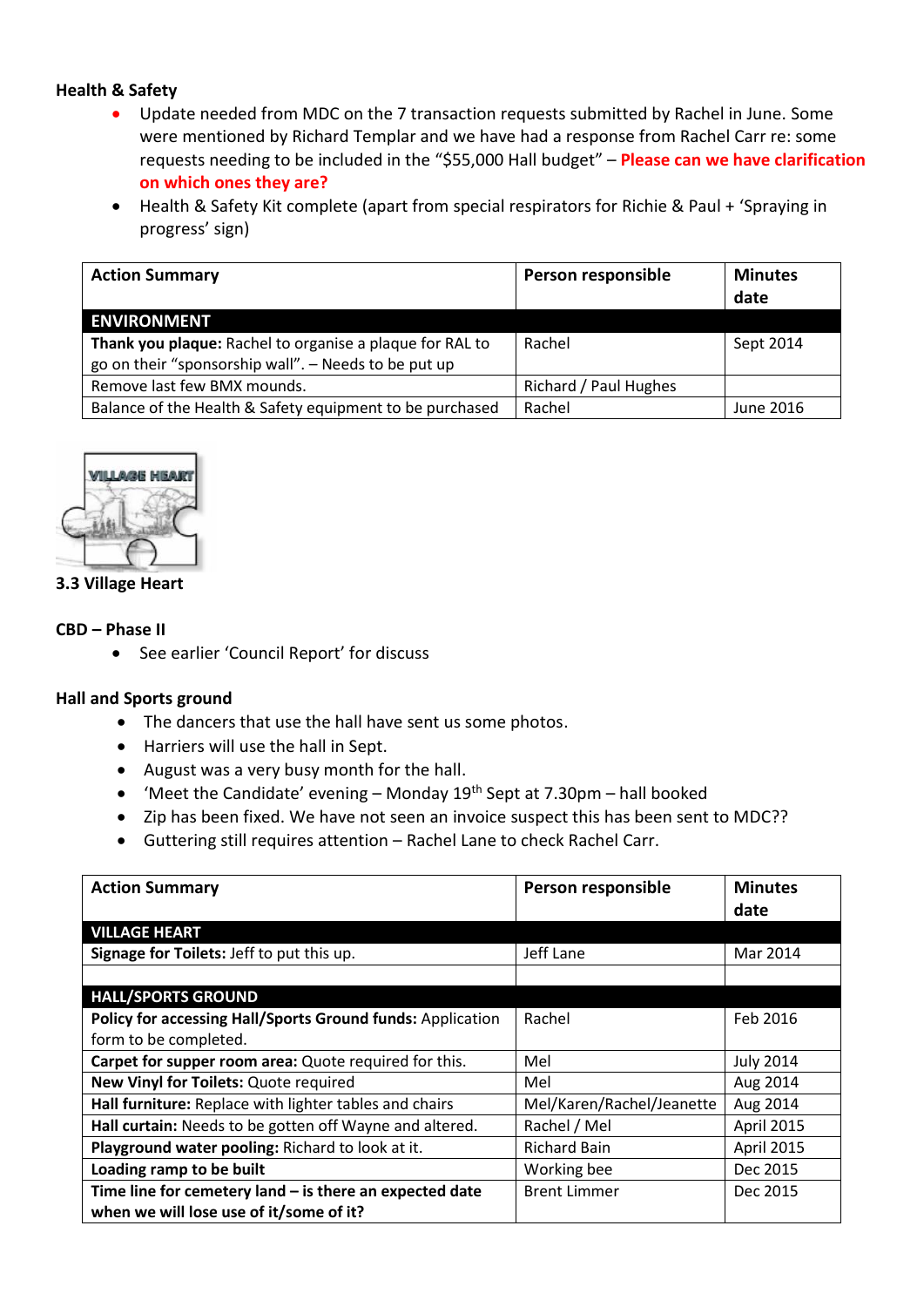

#### **3.4 Development**

### **Trust**

- The Trust Deed is still at the lawyers.
- The Trust needs to have a quantity of money in the bank as 'Start Up' funds. These funds are required so that HCT can show Charitable Trusts that the community has funds to invest in projects.
- The Hall & Sports Ground have raised \$4,000 since taking over the running in 2013. Can the \$4,000 be transferred to the Halcombe Community Trust bank account to be used to support local projects as required in the point above. This unanymously agreed by the HCDG

# **Submissions to the HCT**

The HCDG need to make a submission to the HCT for the following funds/projects:

- Christmas lights for the CBD
- Halcombe Memorial Hall kitchen upgrade
- Heatpumps for supper room
- Electricity feasabilty study of Halcombe Village Power Co.

All the above items will be made to the Central Energy Trust, however, the Central Energy Trust want all submissions from an area (Manawatu) to be sent in together. All applications will have to go through Brent Limmer with a submission letter from the Mayor.

- We need to identify what equipment is required in the Hall kitchen
- Get quotes
- Get info from George Kereama on the companies the Marae applied to and also who they purchased equipment from.

| <b>Action Summary</b>                                  | Person responsible | <b>Minutes</b><br>date |
|--------------------------------------------------------|--------------------|------------------------|
| <b>DEVELOPMENT</b>                                     |                    |                        |
| Roading changes and tarsealing: Community consultation | All                | June 2015              |
| reguired.                                              |                    |                        |

# **3.5 OTHER ITEMS:**

- Local body elections will close on 8<sup>th</sup> October Please remember to vote for your preferred councillors and Mayor.
- **HCDG are up for re-election** at the AGM. AGM to be held between Nov 2016 and Feb 2017. New Council Liaison Officer to organise.
- **Storm Water** Richie putting together a letter to MDC
- If you see anything that needs attention around the village call MDC and ask for a transaction number.